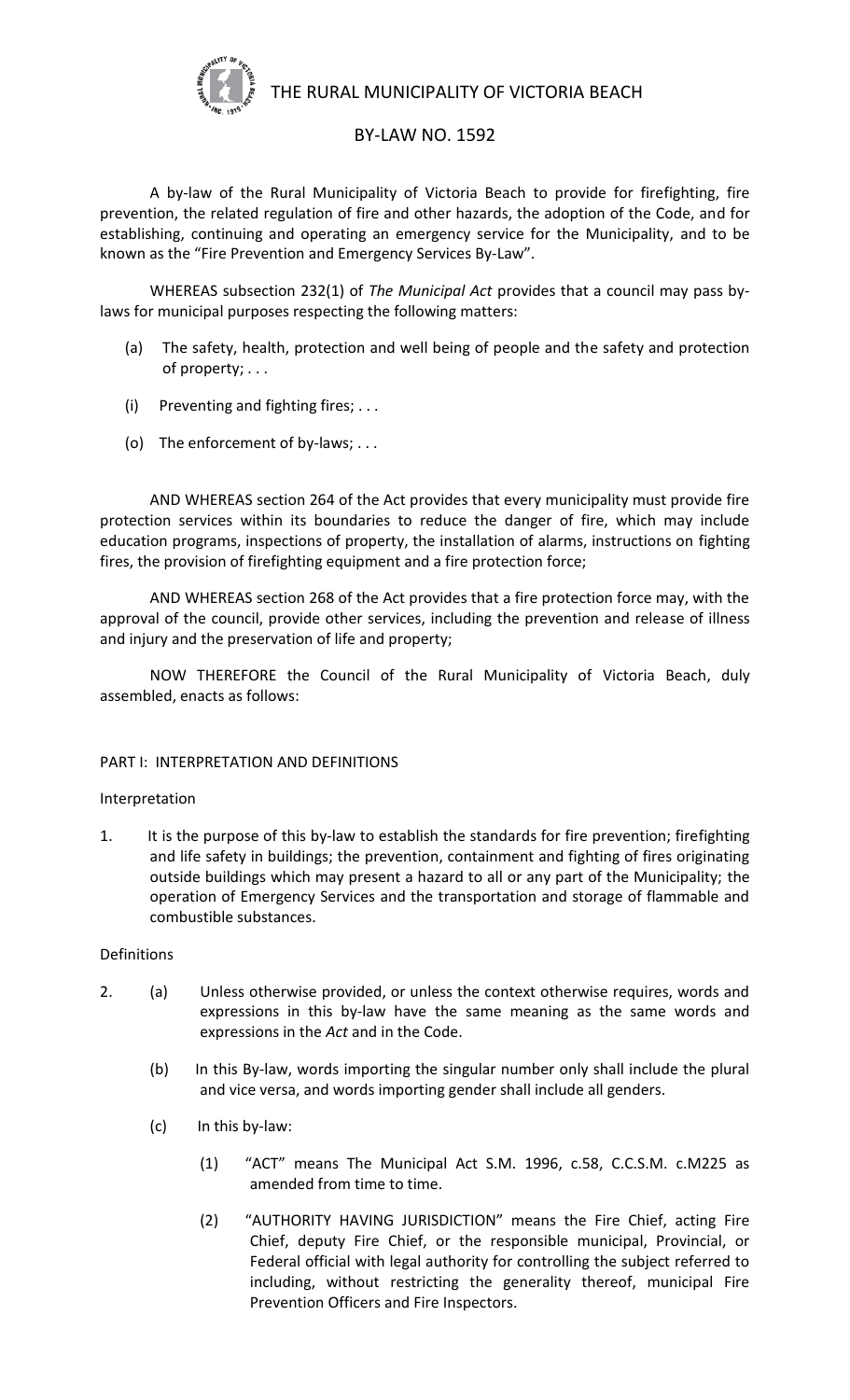- (3) "CODE" means the Manitoba Fire Code being Regulation No. 163/98 of *The Fire Preventions Act*, RSM c.F80, C.S.S.M. c.F80, as amended from time to time, or any subsequent Manitoba Fire Code which may be enacted.
- (4) "COUNCIL" means the council of the Municipality.
- (5) "EMERGENCY SERVICES" includes, but is not limited to, all fire protection services and all services provided at the site of an emergency for the purpose of preserving life and property and protecting persons and property from injury or destruction by fire, preventing and extinguishing fires, investigating the cause and origin of fires, providing rescue services, providing emergency medical responses, purchasing and operating apparatus and equipment for firefighting and the preservation of life and property, and preventing and mitigating other potential risks to life and property as defined by Council.
- (6) "FIRE CHIEF" means the Fire Chief for the Municipality and any one acting or authorized to act on his behalf.
- (7) "FIRE DEPARTMENT" means the Fire Department for the Municipality, and includes any part-time, composite (any combination of full-time, parttime or volunteer) or a volunteer fire department.
- (8) "FIREFIGHTER" means any member, including volunteers, of the Fire Department while their services are actually engaged by the Municipality for the purpose of providing Emergency Services or otherwise enforcing the provisions of this by-law.
- (9) "FIRE INSPECTOR" means the person or agency employed by or acting for the Municipality and partially or wholly responsible for fire safety within the Municipality.
- (10) "MUNICIPALITY" means The Rural Municipality of Victoria Beach or the area contained within the boundaries thereof.

### PART II: ADMINISTRATION

### Adoption of Fire Code

3. The Municipality hereby adopts the Code as part or this by-law, and the whole thereof, save and except such portions as are hereinafter deleted, modified or amended, and is hereby incorporated as if fully set out at length herein. Any reference to this by-law shall be construed as a reference to the whole by-law, including the Code.

### Recovery of Costs

4. Subject to any agreements to the contrary, where any type of Emergency Services have been taken within the Municipality, including responding to a false alarm, the Municipality may, in respect of any related costs incurred in taking such action, charge such costs to the person who caused the fire or incident, or the owner or occupant of the land or property in respect to which the action was taken. Further, the Municipality may proceed to collect any costs as against the person by any means available to it in law for the collection of outstanding taxes, including, without limitation, adding the costs to the realty taxes on any property owned by the person within the Municipality.

### PART III: CREATION OF FIRE DEPARTMENT

### Creation and Membership

5. There is hereby created a Fire Department for the Municipality, to be comprised of a Fire Chief and such other Fire Department personnel as from time to time may be deemed necessary by the Council, provided however, the Fire Department shall not be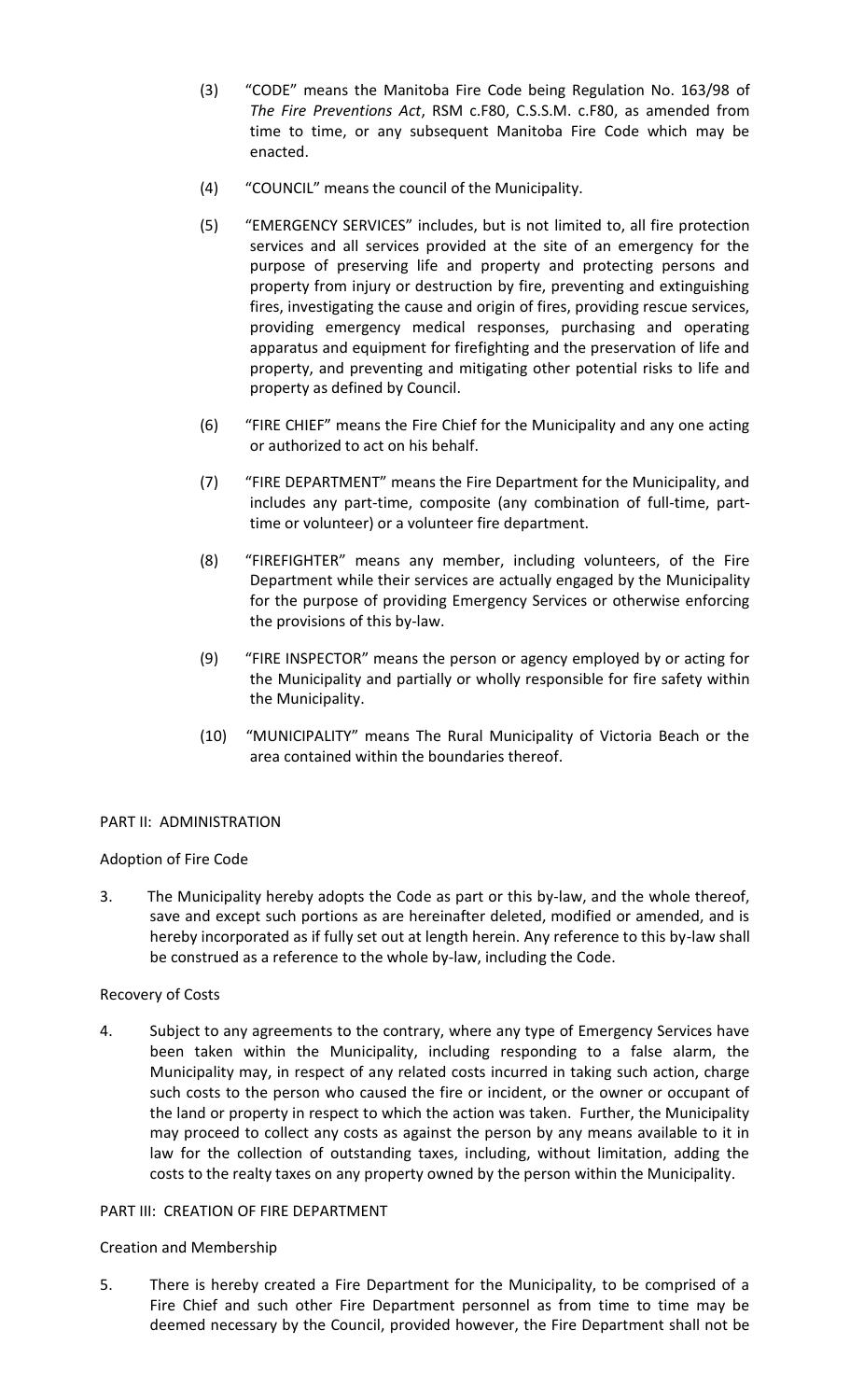comprised of less than twelve (12) personnel at any one time. No change in the complement of the Fire Department shall be made without approval of the Council, who may authorize an increase or decrease or vary the above stated complement at its sole discretion and/or upon recommendation of the Fire Chief.

### Responsibility of Fire Chief

6. It shall be the responsibility of the Fire Chief to administer and enforce the provisions of this by-law, subject always to such direction as may from time to time be given by the Council.

# PART IV: EMERGENCY SERVICES

# Emergency Services

7. The mandate of the Fire Department is to provide the specific Emergency Services as described in Schedule "A" to this by-law.

### Agreement for Emergency Services

8. The Municipality may elect to enter into an agreement with another Municipality to provide or have provided Emergency Services. Such agreement requires prior authority of the Council.

Response outside Municipality

- 9. The Fire Department will not respond to any call with respect to a fire or an emergency outside the municipal boundaries except with respect to a fire or emergency:
	- (a) that in the opinion of the Fire Chief threatens property in the Municipality or property situated outside the Municipality that is owned or occupied by the Municipality; or
	- (b) in a Municipality with which an agreement has been entered into to provide fire protection services or Emergency Services; or
	- (c) in a Municipality which forms part of a mutual aid agreement for which the Municipality is a member; or
	- (d) on property with respect to which an agreement has been entered into with any person or corporation to provide fire protection therefor; or
	- (e) for which the head of council has first authorized such attendance; or
	- (f) under such circumstances as it appears human life is in jeopardy;
	- (g) upon request for assistance from the Office of the Fire Commissioner or some other properly designated office of the Province of Manitoba.

# PART V: GENERAL REQUIREMENTS

### Interference an Offence

10. It shall be an offence for any person, other than the Authority Having Jurisdiction or a Firefighter in the course of duty, to turn on or interfere with any fire hydrant or other water supply source, in any manner whatsoever.

### Impeding Emergency Vehicles an Offence

10.1 It shall be an offence for any person on foot, on bicycle, or in operation of any motorized vehicle to willfully block, impede, hinder, or otherwise prevent any fire,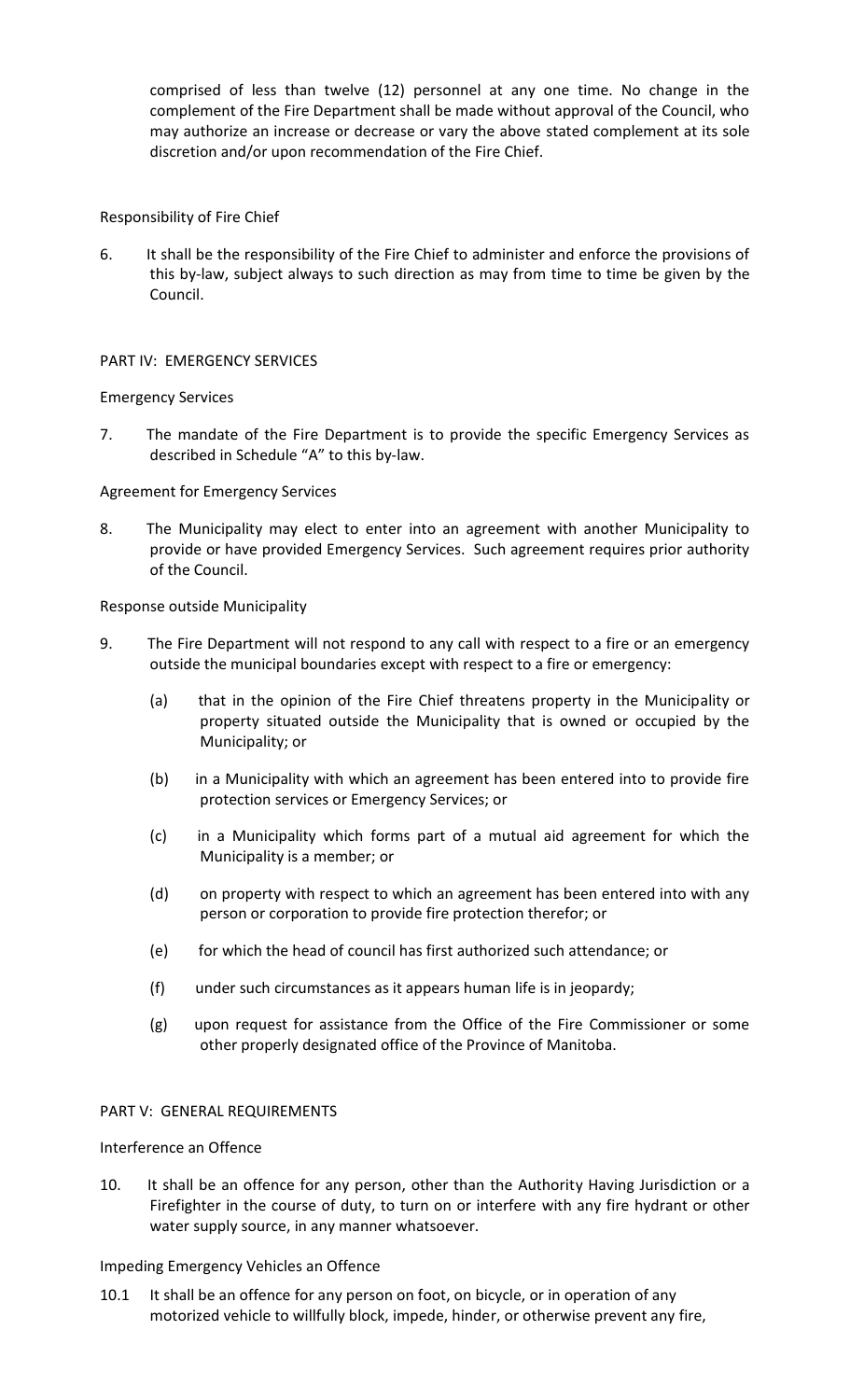police or emergency vehicle from responding to an emergency call. Any such person will immediately yield the right-of-way to any approaching emergency vehicle with lights flashing and/or siren sounding.

### Tampering an Offence

11. It shall be an offence for any person to tamper with, damage, or discharge any fire prevention, fire suppression, or rescue apparatus, or move any such apparatus from its allocated location, without the permission of the Fire Chief.

### Requiring Additional Assistance

12. The Fire Chief, or in his absence, the senior officer of the Fire Department present at any fire or providing any other Emergency Service, shall have the right and authority to require any able-bodied adult person to assist in extinguishing fires, to assist in the control of spread of fire and to assist in any other required Emergency Service and any such person, while acting under the direction of the Fire Chief, shall be deemed a volunteer of the Municipality.

### Commandeering Equipment

13. The Fire Chief, or in his absence, the senior officer of the Fire Department present at any fire or providing any other Emergency Service, shall have the right and authority to commandeer and authorize payment for the possession or use of any equipment for the immediate purpose of fighting a fire or providing any other Emergency Service.

### PART VI: FIRE PREVENTION STANDARDS

### Access for Inspection

14. The Authority Having Jurisdiction may, at all reasonable times, enter any premises for the purpose of making an inspection, and any person in charge of the premises shall allow the Authority Having Jurisdiction free access thereto.

### Prevention of Fire Spread

15. The Fire Chief, or in his absence, the senior officer of the Fire Department present at any fire shall have the right and authority to enter, pull down or demolish any house or building or structure, directly or indirectly affected, where deemed reasonably necessary for the purpose of extinguishing a fire or to control or prevent the spread of fires or in conjunction with dangerous goods or rescue.

# Storage of Containers

- 16. All boxes, crates, petroleum barrels and other containers, empty or otherwise, packing materials, or other materials used or kept in any building or on any lot, shall be:
	- (a) so stacked or piled as to keep them clear of windows and doors to provide for clear ingress and egress to and from any part of the premises or building;
	- (b) kept away from any source of ignition;
	- (c) removed forthwith if determined to constitute a fire hazard by the Authority Having Jurisdiction to such location as authorized by the Authority Having Jurisdiction.

Portable Fire Extinguishers

- 17. Portable fire extinguishers shall be:
	- (a) provided and located in accordance with the requirements of the Code;
	- (b) maintained and/or hydro-statically tested in accordance with the requirements of the Code.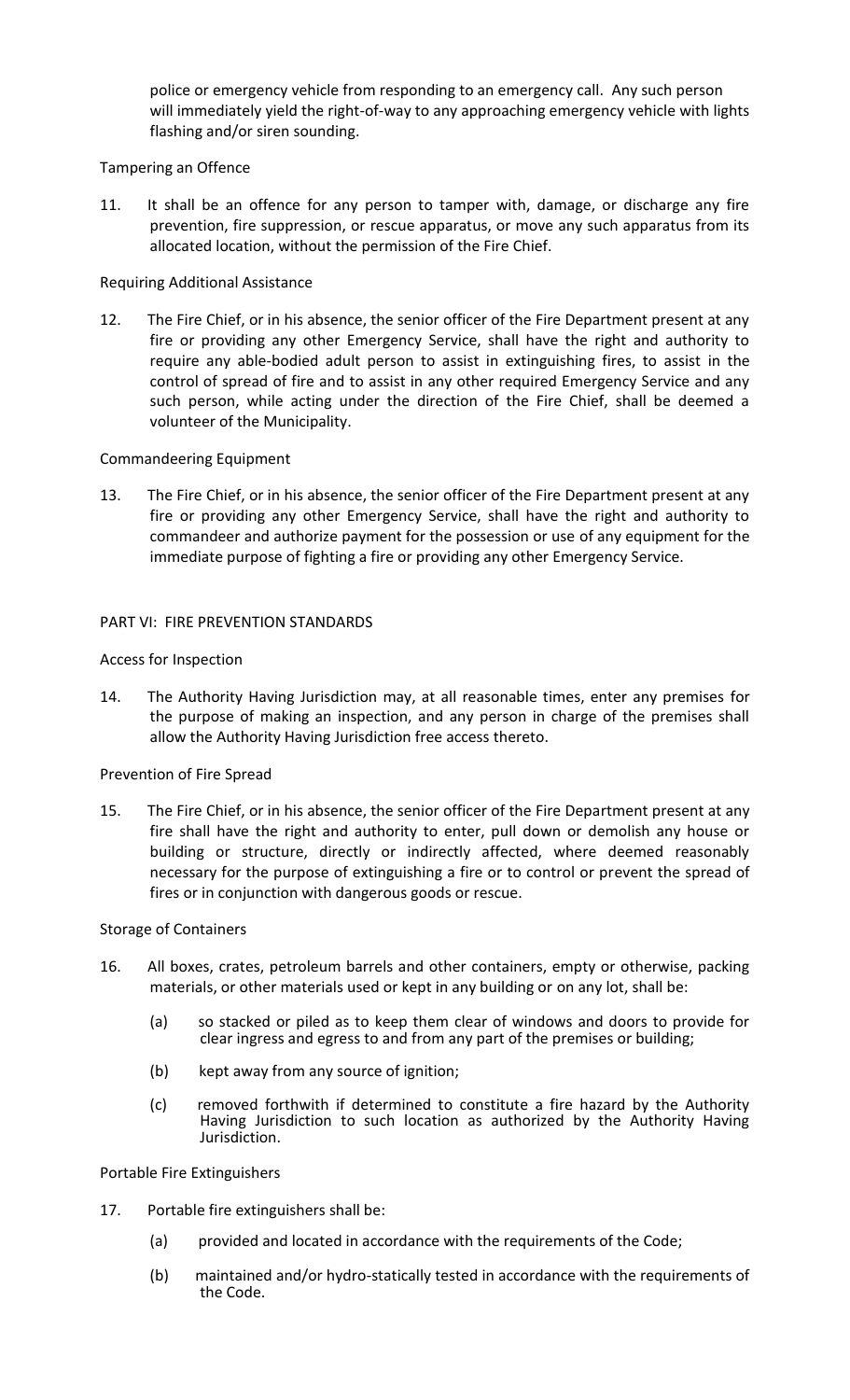### Chimney Pipes

18. All chimneys and pipes for fireplaces or wood stoves shall be installed in conformance with the Code and must be cleaned regularly to prevent a buildup of creosote. Where the Fire Chief deems it necessary he may give notice to any owner requiring the cleaning of any chimney or pipe and where such order is not complied with within ten (10) days the Fire Chief may cause the work to be done and the cost therefore shall be the responsibility of the owner.

### Property Maintenance

19. All buildings and properties shall be adequately maintained in order to guard against fire or the risk of fire.

# Fire Alarm Systems

- 20. (a) Every fire alarm system shall be maintained at all times in operating condition and tested by a qualified person in accordance with the requirements of the Code;
	- (b) Where the Fire Department attends in response to a fire alarm call which is an apparent false alarm, the Fire Chief, or in his absence the senior officer of the Fire Department present at the scene, will attempt to contact the property owner or other designated person to attend and secure the premises. Where unable to contact the property owner or designated person, then a security guard may be called in to perform fire duty at the expense of the owner. The total cost of restoration of any fire alarm equipment, and related costs of hiring a security guard or any fire-watch service, shall be the responsibility of the owner or his insurer. If the owner cannot be located to pay this bill then all costs may be added to the real property taxes for the premises and collected in the same manner as normal taxes.

Flammable and/or Combustible Liquid Storage and Storage of Hazardous Materials

21. Prior written permission from the Fire Chief shall be required for the storage of flammable and/or combustible liquids or hazardous materials in excess of the amounts permitted in the Code.

### PART VII: PENALTY PROVISION

### Penalty

- 22. (a) An order made under this by-law shall be in writing and signed by the Authority Having Jurisdiction. An order may be directed to the owner, occupier or lessee of the subject building or property in respect of which it is made or to any or all of them.
	- (b) Any order made under this by-law shall be served:
		- (1) personally upon the person to whom it is directed; or
		- (2) by registered or regular mail; in the case of service by regular mail the order shall be deemed to have been received on the fifth business day subsequent to the date it is mailed; or
		- (3) by posting a copy of the order in a conspicuous place on the building or property if the person to whom it is directed cannot be found, is not known, or refuses to accept service of said order.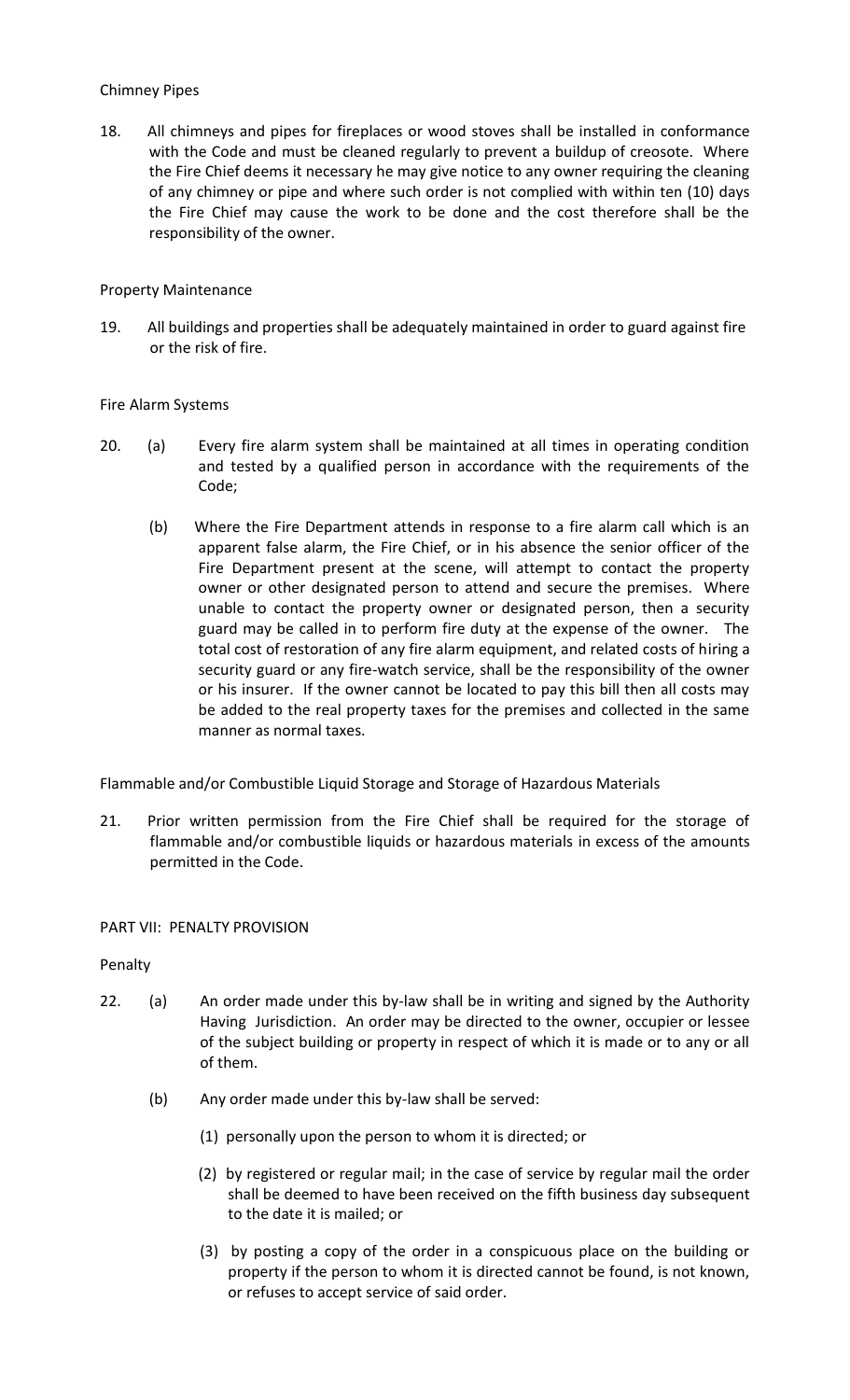- (c) Any person who contravenes or disobeys, or refuses or neglects to obey:
	- (1) any provision of this by-law, or any provision of any other by-law that by this by-law is made applicable to proceedings taken or things done under this by-law; or
	- (2) any provision of any by-law, Regulation or Order enacted or made by Council; or
	- (3) any Order made by this by-law for which no other penalty is specifically provided is guilty of an offence and is liable to a fine of not less than One Hundred Dollars (\$100.00) or more than One Thousand (\$1,000.00) for each day's neglect or failure to comply therewith.
- (d) Any person who hinders or obstructs the Authority Having Jurisdiction in the exercise of his duty is guilty of an offence and liable to a fine of not less than One Hundred Dollars (\$100.00) or more than One Thousand Dollars (\$1,000.00).
- (e) Any applicable fines, costs and charges remaining outstanding after the expiration of thirty (30) days from the date of issue of the offence notice shall be added to the owner's property tax account to be collected in the same manner as a tax may be collected under The Municipal Act;

### PART VIII: SCHEDULES

23. Council may, by resolution, make any changes it deems appropriate to Schedule "A" attached to this By-law.

### PART IX: ENACTMENT AND REPEAL

Enactment

- 24. This by-law shall come into full force and take effect upon the passage thereof.
- 25. That By-law No. 1520 be and is hereby repealed.

### Validity of By-law

26. Should any provision of this by-law or the Code hereby adopted be declared to be invalid by a court of competent jurisdiction, it is the intent of Council that it would have passed all other provisions of the by-law and the Code independent of the elimination of any such portion as may be declared invalid.

DONE AND PASSED by the Council of The Rural Municipality of Victoria Beach duly assembled this 5<sup>th</sup> day of November, 2019.

Penny McMorris – Reeve

\_\_\_\_\_\_\_\_\_\_\_\_\_\_\_\_\_\_\_\_\_\_\_\_\_\_\_\_

\_\_\_\_\_\_\_\_\_\_\_\_\_\_\_\_\_\_\_\_\_\_\_\_\_\_\_\_

Raymond Moreau – CAO

Read a first time this 1<sup>st</sup> day of October, A. D. 2019.

Read a second time this 15<sup>th</sup> day of October, A. D. 2019.

Read a third time this 5<sup>th</sup> day of November, A. D. 2019.

Part V – Clauses 10 and 22 amended on second reading. Clause 10.1 added on third reading.